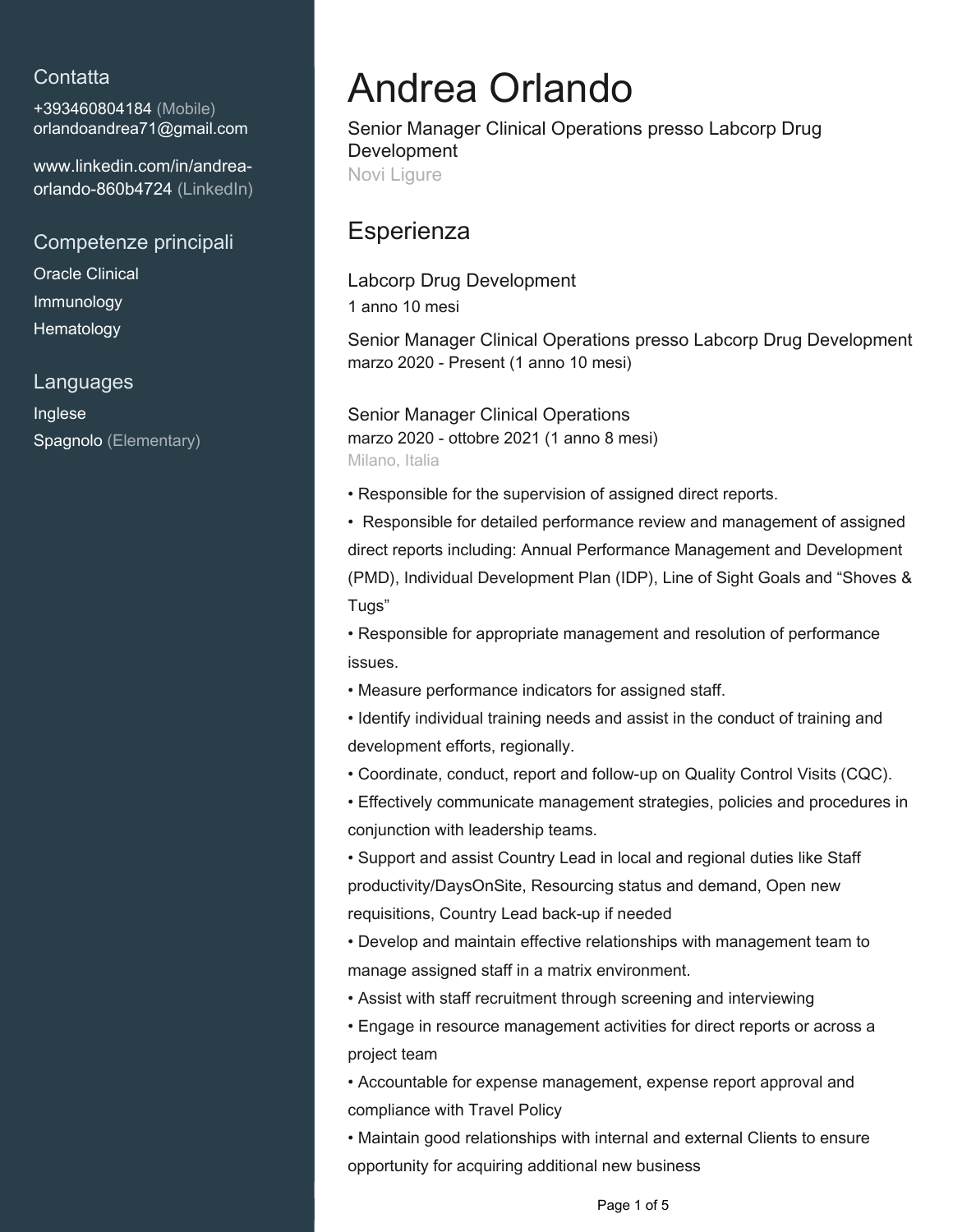**Covance** 15 anni 6 mesi

Manager Clinical Operations dicembre 2018 - febbraio 2020 (1 anno 3 mesi) Milano, Lombardia, Italia

Associate Manager, Clinical Operations gennaio 2018 - novembre 2018 (11 mesi) Milano, Lombardia, Italia

• Responsible for the supervision of assigned direct reports

• Responsible for detailed performance review and management of assigned direct reports including: Annual Performance Management and Development (PMD), Individual Development Plan (IDP), Line of Sight Goals and "Shoves & Tugs"

• Responsible for appropriate management and resolution of performance issues

• Measure performance indicators for assigned staff within Clinical Operations

• Identify individual training needs and assist in the conduct of training and development efforts, regionally

• Effectively communicate management strategies, policies and procedures in conjunction with leadership teams

• Develop and maintain effective relationships with management team to manage Clinical Operations staff in a matrix environment

• Maintain good working relationships with internal and external clients to ensure opportunity for acquiring additional new business

• As required, manages the conduct of on-site Clinical Quality Control Visits for Clinical Operations staff (either by performing visits or reviewing reports/ outcomes of visits)

• Assist with staff recruitment through screening and interviewing

• Accountable for expense management, expense report approval and compliance with Travel Policy

Associate Clinical Operations Manager- Early Clinical Development maggio 2015 - dicembre 2017 (2 anni 8 mesi)

• Responsible for the supervision of assigned direct reports in Italy, Spain and Portugal

• Responsible for detailed performance review and management of assigned direct reports including: Annual Performance Management and Development (PMD), Individual Development Plan (IDP), Line of Sight Goals and "Shoves & Tugs"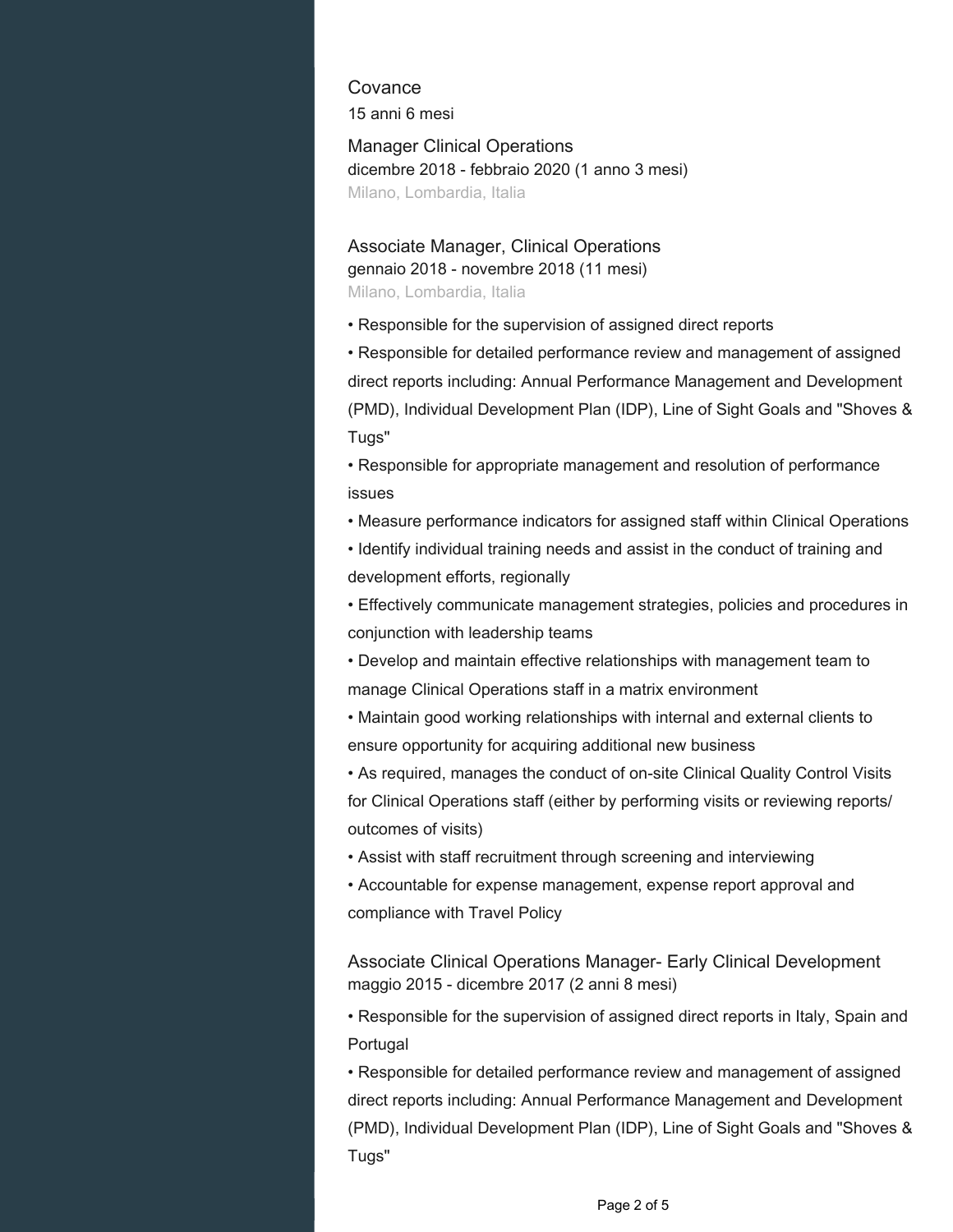• Management and conduct of on-site Clinical Quality Control Visits for Clinical Operations staff, including the identification, training and development of CQC Assessors from within Clinical Operations (e.g. Sr. CRAs); as well as serves as primary point of contact for ECD to CQC leadership team within the Project Management Office

• Responsible for developing and maintaining close ties with Quality Assurance group; as well as measuring performance indicators for assigned staff within Clinical Operations

• Escalate potential individual training needs and assist in the conduct of training and development efforts, regionally; as well as managing CRA teams in Italy and Spain

• Effectively communicate management strategies, policies and procedures in conjunction with leadership teams

• Assist with staff recruitment through screening and interviewing in Italy and Spain

• Accountable for expense management, expense report approval and compliance with Travel Policy

Clinical Quality Control Assessor marzo 2013 - maggio 2015 (2 anni 3 mesi) Roma, Lazio, Italia

#### LEAD CRA

novembre 2011 - aprile 2015 (3 anni 6 mesi) Novi Ligure (AL) - Italy

#### Lead CRA tasks:

CRAs coordination, training and mentoring. Site visit reports reviewing and approval Presenting during monthly CRA calls, including preparation of agenda, writing/ reviewing minutes. Presenting during Kick Of Meeting. Presenting during Investigator and Study Coordinator meeting Review internal audit report (Trial Master Files) and prepare draft audit response PM general management Study Setup and Plan Mentoring and Junior CRAs support

Senior CRA settembre 2004 - aprile 2015 (10 anni 8 mesi) Novi Ligure (AL) - Italy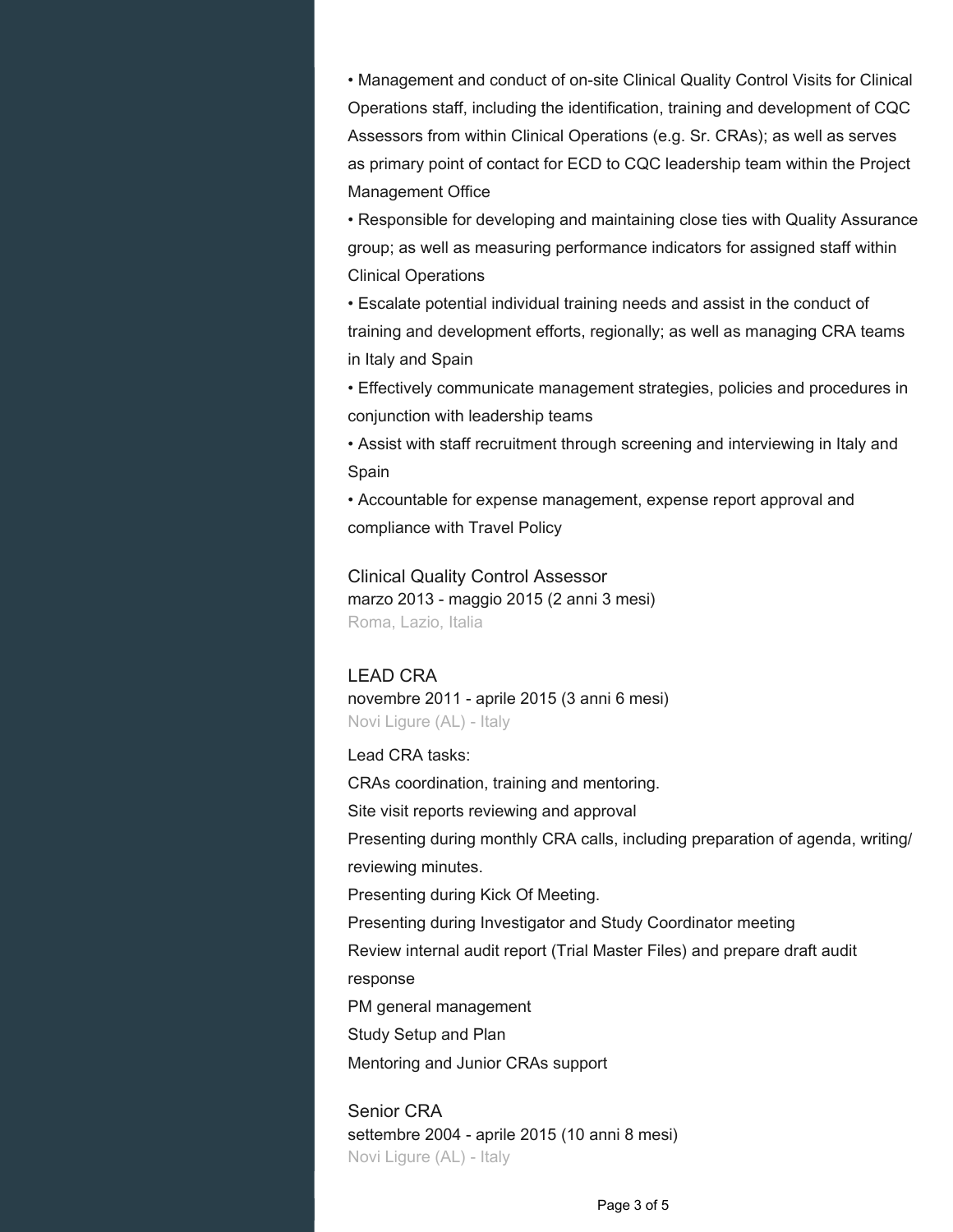#### Key Responsibilities

Clinical trials monitoring in accordance with the ICH Guidelines, the current monitor guidelines and SOP' s including identifying sites, preparing documentation for necessary approvals, initiating sites and observing recruitment, performing monitoring at sites (Italy and UK), reporting visits and contacts with site, assuring the presence of all relevant documents on site, collaborating with other departments for reporting safety information, collecting Case Report Forms, following up and solving data queries, reporting the progress of the study on a regular basis and performing site close-out visits. Monitoring visit report reviewing and approval Mentoring and Junior CRAs support

PAREXEL Int CRA 2 maggio 2002 - settembre 2004 (2 anni 5 mesi) Key Responsibilities

CRA of a phase III, multi-center, randomized, double-blind, placebo-controlled trial in adult patients with dementia secondary to cerebrovascular disease; 4 sites, Italy. Responsibilities included: Monitoring and Sites management. AUDIT: During the study PAREXEL internal Audit in one involved site. No critical or major findings were reported by the Auditors.

CRA of a phase III, multi-center, randomized, double-blind, placebo-controlled trial in adult patients with acute AMI, 20 sites, Italy. Responsibilities included: First contact with Sites, Sites Selection, Sites Qualification, EC Submission, Site Initiation and Investigators training (study procedure and electronic data capture), Monitoring and Termination Visits.

CRA of a phase III, multi-center, randomized, double-blind, placebocontrolled trial in adult patients with early stage severe sepsis; 20 sites, Italy. Responsibilities included: First contact with Sites, Sites Selection, Sites Qualification, EC Submission, Site Initiation and Investigators training, Monitoring and Termination Visits.

CRA of phase III, multi-center, randomized, double-blind, placebo-controlled trial in the management of atopic dermatitis in infants aged from 3 to 24 months; 4 site, Italy. Responsibilities included: First contact with Sites, Sites Selection, Sites Qualification, EC Submission, Site Initiation and Investigators training, Monitoring and Termination Visits. AUDIT: During the study Sponsor Audit in one involved site. No critical or major finding were reported by the Auditors